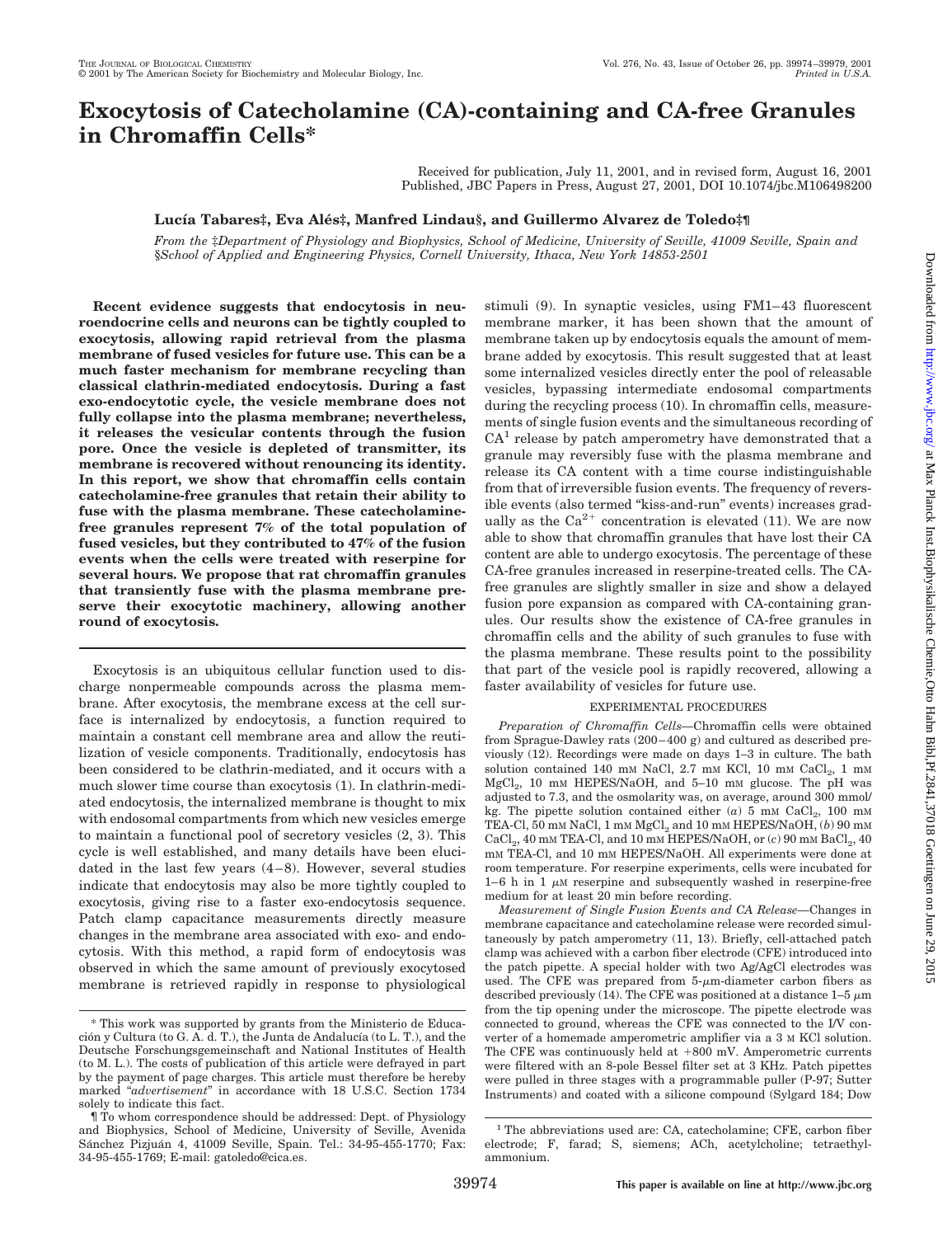

FIG. 1. **Patch amperometry recording showing CA-containing and CA-free granules.** *A,* patch amperometry configuration illustrating that only fusion events occurring in the membrane patch are detected electrochemically. *B,* simultaneous recording of membrane capacitance (*top trace*) and amperometric current (*bottom trace*). *C,* the two events from *B* are shown in an expanded time scale. *D,* time integral of the amperometric signal shown in *B, bottom trace*.

Corning). Pipettes were fire-polished and had a typical resistance in the bath of around 2 megohms. Pipette resistance typically increased up to 3–4 megohms when the carbon fiber approached the tip opening. To calculate the time integral of the amperometric signal, we subtracted the constant direct current level in the CFE.

For cell-attached capacitance measurements, we used a patch clamp amplifier (EPC-7; HEKA-Elektronik). Command voltage was applied to the bath. Changes of patch admittance were measured as described previously (15, 16) with a lock-in amplifier (SR830; Stanford Research Systems) using a sine wave amplitude of 25 mV (root mean square) at a frequency of 20 KHz. The output filter was set to a 1- or 3-ms time constant, 24 db. Data acquisition and analysis were done with a 15 A/D converter (IDA 15125; Indec Systems Inc.) with locally written software. Fusion pore openings were analyzed as described previously (16). Pore conductance (Gp) was calculated from the real (Re) and imaginary (Im) parts of the admittance after baseline subtraction:  $Gp = (Re<sup>2</sup> +$ Im<sup>2</sup>)/Re. Pore diameter was estimated from Gp as described previously (17, 18), assuming a cylindrical pore 15-nm long and a conductivity of the pipette solution of 15 mS/cm<sup>-1</sup> (see Eq. 11.1 in Ref. 19).

#### RESULTS

Patch amperometry allows resolution of exocytosis of single secretory vesicles approaching the size of synaptic vesicles and, in addition to this, detects the associated release of oxidizable vesicle contents (11, 13). Measurements are performed by combining high-resolution cell-attached membrane capacitance (15, 16) and electrochemical detection of CA inside the patch pipette. One advantage of patch amperometry is that it only detects fusion and the release of CA within the membrane patch under the pipette  $(\sim 1\%$  of the cell surface) (Fig. 1A). Cell-attached capacitance measurements have an excellent signal:noise ratio for chromaffin granule exocytosis, and the amperometric transients recorded under these conditions are detected with minimal loss of molecules due to the restricted space at the pipette tip (11, 13). Fig. 1*B* shows a patch amperometry recording from a chromaffin cell immediately after seal formation. The *top trace* illustrates step increments in patch membrane capacitance due to the irreversible fusion of single chromaffin granules with the plasma membrane. The *bottom trace* shows amperometric spikes representing CA detection with a CFE placed inside the patch pipette. The first three capacitance steps were accompanied by amperometric spikes. However, all but one of the remaining irreversible fusion

events showed no detectable release of CA (blank events). In this patch, we recorded 19 capacitance steps but only 6 amperometric spikes, *i.e.* only 32% of the fused granules released CA. Fig. 1*C* shows a step increment in capacitance followed by release (*top panel*) and two steps not accompanied by amperometric transients (*bottom panel*) in more detail. This suggests that the properties of the step increases in capacitance were similar in both types of events. To better check whether there is release of any oxidizable compound during the fusion of blank events, we assessed the time integral of the amperometric signal (Fig. 1*D*). It is clear that an increase in the charge  $(2.5 \pm 1.0 \text{ picocoulomb/fusion event in this cell, mean } \pm \text{ S.D.};$  $n = 4$ ) only occurred when there was an amperometric spike.

The fusion of blank events occurred in 7% (28 of 400) of the membrane patches recorded, 64% (18 patches) of which showed at least one fusion event accompanied by CA release. Within the recording from one particular patch, the time courses of the amperometric transients were similar regardless of the presence of blank events. Fig. 2*A* shows a superposition of 10 amperometric spikes from a patch in which 6 blank events were recorded. Because all events in patch amperometry are detected from the same very limited area on the cell surface (the membrane patch), and the distance between the release sites and the electrochemical detector is similar for all events, all amperometric transients displayed similar kinetics. Fig. 2*B,* which shows normalized amperometric spike amplitudes, better illustrates this point. Only a slight increase in the spike half-height width of 4 ms (from 26 to 30 ms) was observed during the recording in this cell (Fig. 2*C,* ●). The reason for the broadening of this spike was not determined, but it was typically observed in all recordings regardless of the presence of blanks. The observations that most amperometric spikes have similar half-height widths and that blank events are detected in between spikes (Fig.  $2C$ ,  $\circ$ ) are good indications that blank events are not due to a change in the sensitivity of the carbon fiber electrode.

*Size Distribution of Capacitance Blank Events—*To determine whether the size of the CA-free granules was within the range of chromaffin granules, we compared blank events with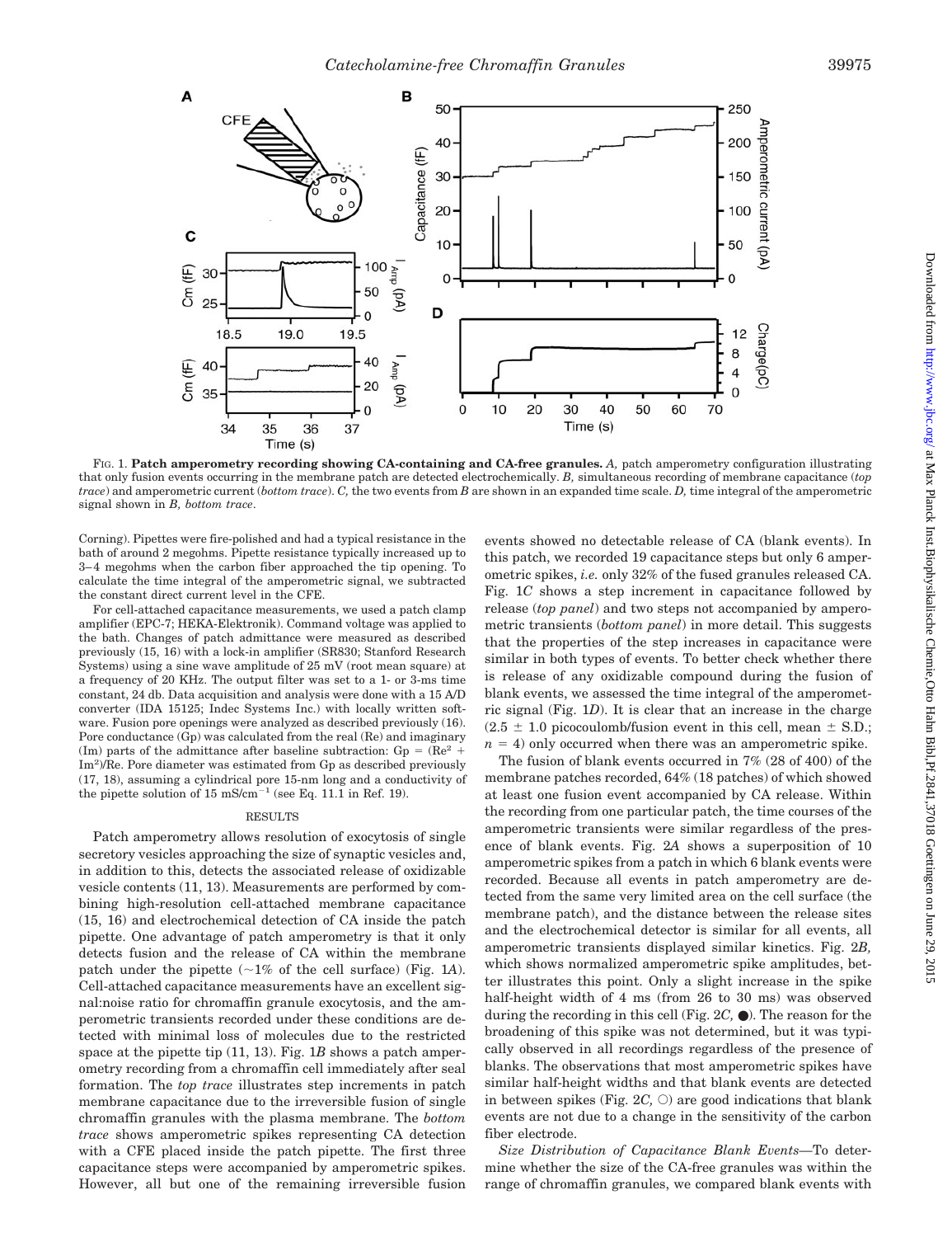

FIG. 2. **Comparison of amperometric spike events from a cell with blanks.** Spikes have been superimposed (*A*) and normalized (*B*). *C,* half-height width of the spikes during the recording. *Open circles* represent events without CA release; *filled circles* represent events with CA release.

those accompanied by amperometric spikes. Fig. 3, *A* and *D,* shows frequency histograms of capacitance step sizes. Distributions for both types of events were similar, although the mean capacitance value for blank events was  $0.86 \pm 0.46$  fF  $(\pm S.D.; n = 53; 18$  cells), which was 31% less than that of CA-containing granules  $(1.25 \pm 0.7 \text{ fF}; \pm S.D.; n = 142; 8 \text{ cells}).$ The transformation of granule capacitance to granule radius predicts an average  $(\pm S.D.)$  radius of 96  $\pm$  25 nm for CAcontaining granules (Fig. 3*B*) and  $80 \pm 21$  nm for non-CAcontaining granules (Fig. 3*E*). The average volume difference between these two populations of granules is about 58%. Fig. 3*C* shows a frequency histogram of the charge under the amperometric spike (assuming 2 charge electrons/CA molecule) for CA-containing granules. The mean charge  $\pm$  S.E. was  $1.56 \pm 0.2$  picocoulombs, a value similar to that obtained in cells in which no blank events were recorded.

To further explore the origin of CA-free granules, we did experiments in cells incubated with reserpine, which blocks the vesicular CA transporter. With reserpine, 47% of the fusion events recorded were CA-free (25 of 53 steps recorded; 12 cells). The step size distribution of fusion events in reserpine-treated cells had an average value  $\pm$  S.D. of 0.94  $\pm$  0.6 fF ( $n = 53$ ) (Fig. 3*G*), corresponding to a mean  $\pm$  S.D. granule radius of 84  $\pm$  22 nm (Fig. 3*H*). These values are in between the granule radius measured for CA-containing and CA-free granules. In reserpine-treated cells, the amount of CA in CA-containing granules was greatly reduced, giving an average  $\pm$  S.E. value of 0.38  $\pm$ 0.07 picocoulomb (28 spikes). These results indicate that the granule size distribution in reserpine-treated cells is similar to the size distribution of CA-free granules.

*CA Concentration of Chromaffin Granules in Cells with Blanks—*Regardless of the presence or absence of blank events in the recordings, the amount of CA released from individual chromaffin granules was usually proportional to granule size in nontreated cells. Granule volumes were calculated from the size of the capacitance steps, assuming that the granules are perfect spheres and that the membrane has a specific membrane capacitance of 10  $fF/\mu m^2$ . Mean granule CA concentration was estimated from the slope of the line correlating moles of CA (estimated from the integral of the spike amperometric currents) and granule volumes. Fig. 4 shows this relationship in four cells. Although the estimated mean CA concentration varied greatly from cell to cell, granules of one particular cell generally had either a homogenous CA concentration or did not release any detectable CA at all. Granules containing a very small amount of CA were recorded only as exceptions (Fig. 4, *arrows*). The average  $\pm$  S.E. of granular CA concentration measured in reserpine-treated cells was  $0.64 \pm 0.07$  M (28 events), a significantly smaller amount of CA than that contained in typical chromaffin granules (range, 1–4 M).

*Time Dependence of Blank Fusion Events—*Fig. 5 shows the time sequence of fusion for CA-free and CA-containing granules in two representative recordings. Blank events are illus $trated$  as points with  $CA$  concentration  $= 0$ . There appears to be no preferred time distribution of blank events along the recordings. Blank events seem to occur randomly between the exocytosis of CA-containing vesicles, indicating that both CAfree and CA-containing granules were ready for fusion. These data suggest that these two populations of granules are within the same pool of releasable vesicles.

*Pore Characteristics in CA-free Granules—*To study the effect of CA content on fusion pore opening, the time courses of fusion pore conductance were compared in CA-containing and CA-free vesicles. Pore conductance was calculated for those events in which the increase in the imaginary part of the admittance (capacitance trace) was accompanied by a detectable transient increase in the real part of the admittance (conductance trace). Fig. 6 compares, in the same cell, the time course of two fusion pores in which an amperometric spike was present (Fig. 6*B*) or absent (Fig. 6*A*). The panels show the imaginary part of the admittance (proportional to the patch membrane capacitance, trace labeled  $Im/\Omega$ ), the real part of the admittance (proportional to the patch conductance, trace labeled *Re*), the calculated pore conductance (*Gp*) (16), and the amperometric current (*Am*). In Fig. 6*A,* the pore conductance developed in at least two phases. A phase of small fusion pore conductance (circa 100 pS) lasting 300 ms was followed by a fast rise of fusion pore conductance to values of  $>1$  nS. In Fig. 6*B,* only the fast phase is observed. In this membrane patch, no current projection onto the real part of the admittance could be detected during the fusion of all of the CA-containing granules  $(n = 5)$ , indicating that a possible phase of low fusion pore conductance was shorter than our time resolution (sampling rate, 2.5 ms/point). On the contrary, in all CA-free granules, the time course of the pore expansion could be measured. This trend was observed in four different cells. The average duration  $\pm$  S.E. for low fusion pore conductance was almost five times shorter in CA-containing granules  $(12 \pm 1.8 \text{ ms}; n = 50)$ than in CA-free granules  $(58 \pm 21 \text{ ms}; n = 20)$ . Fig. 6, *C* and *D*, shows normalized time distributions of fusion pore conductance values for CA-free and CA-containing chromaffin granules, respectively. CA-free granules spent  $>80\%$  of their expansion time with a conductance of 200 pS (Fig. 6*C*), and the average pore conductance was  $195$  pS  $(n = 234)$ . On the contrary, CA-containing granules had an average conductance of 560 pS  $(n = 86)$ , spending  $\leq 20\%$  of their expansion time with a con-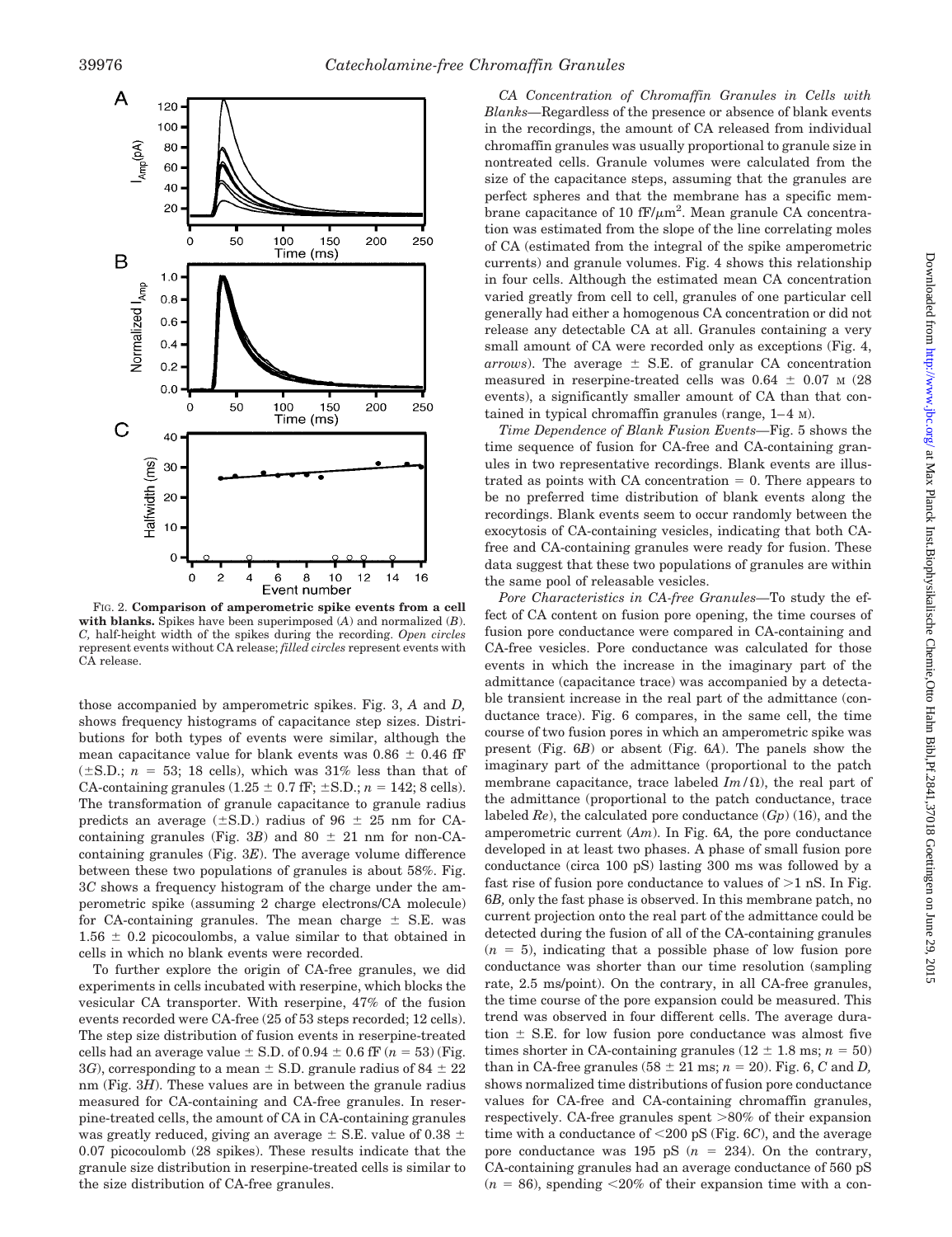5

10



ductance of 200 pS (Fig. 6*D*). In both cases, events in which the fusion pore could not be measured were considered fusion events with pore duration  $\leq 2.5$  ms. These results indicate that although chromaffin granules fuse with the membrane regardless of the CA contents in the granule, CA-free granules tend to enlarge their fusion pores slowly, continuing at smaller conductance values for longer time periods.

#### DISCUSSION

This work describes the exocytosis of CA-containing and CA-free granules in chromaffin cells in rats. Our results are consistent with the hypothesis that CA-free granules result from chromaffin granules that have previously fused with the plasma membrane, released their CA contents, and once emptied, internalized. However, there are other possibilities that could explain the existence of stepwise capacitance blank events in chromaffin cells. One possibility is that these blank events represent the fusion of acetylcholine (ACh)-containing vesicles. Such vesicles have been described in chromaffin cells (20, 21) and would appear as blank events in our amperometric recordings because ACh cannot be measured electrochemically by a carbon fiber electrode as used here. This possibility is unlikely for two reasons: (*a*) ACh is stored in synaptic-like microvesicles with diameters ranging from 30–90 nm (22), corresponding to step changes in capacitance between 0.02 and

0.25 fF, and these values do not overlap with the step size distribution obtained for the capacitance blank events measured in our experiments (Fig. 3, *D* and *E*); and (*b*) during blank fusion events, we do not observe a transient conductance increase, as expected if the released ACh activates the nicotinic receptors of chromaffin cells. Another possibility is that blank events are indeed chromaffin granules that release CA, but the released molecules escape electrochemical detection. A possible source of detection failure of CA in patch amperometry could be that fused granules release their contents into a compartmentalized space within the patch pipette. This could happen in situations where part of the membrane patch is tightly attached to the pipette wall, forming a pocket of membrane that could slow down diffusion of molecules toward the carbon fiber detector. For example, if this pocket has a volume 100 times larger than the volume of a chromaffin granule, and it is connected to the pipette interior through a leak pathway with a conductance similar to a fusion pore, we should expect that when a chromaffin granule releases its CA content, CA would accumulate at a 100 times lower concentration into this pocket and would leak to the carbon fiber detector 100 times more slowly. This will give rise to a very small but very prolonged amperometric signal that should appear in the time integral of the amperometric recording. As shown in Fig. 1*D,* we did not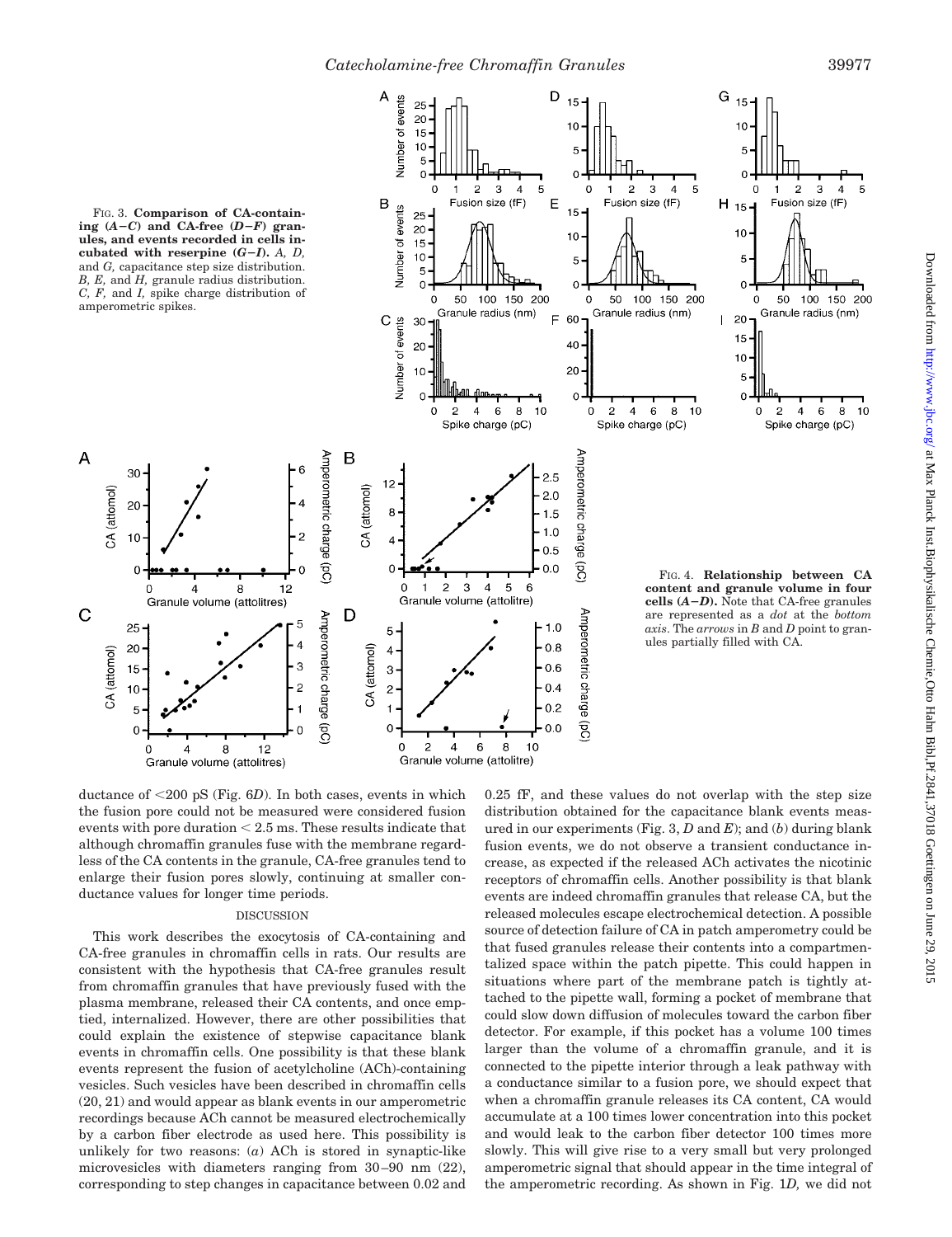observed any increase in the amperometric charge during and many seconds after the fusion of blank events.

To further explore the origin of blank events, we performed experiments in cells incubated with reserpine  $(1 \mu M)$ . This treatment depletes chromaffin granules of CA without affecting the contents of other granule components such as dopamine  $\beta$ -hydroxylase (23). In our experiments, the amount of blank events recorded increased from 7% in nontreated cells to 47% in



FIG. 5. *A* and *B,* time distribution of CA concentration of fusing granules during the course of two experiments. CA-free events are scattered throughout the recording, indicating that CA-free and CAcontaining granules intermixed within the same pool of granules.

cells incubated with reserpine. In reserpine-treated cells, the CA content in the remaining granules was significantly smaller than that in non-reserpine-treated CA-containing granules, suggesting that reserpine effectively depleted chromaffin granules of CA before fusing with the plasma membrane. The step size distribution of reserpine-treated cells was more like that observed for blank events than that observed for CA-containing granules. This strongly suggests that CA-free granules in fact arise from depleted chromaffin granules and not from a different type of granule or through constitutive exocytosis.

The CA-free granules apparently have a smaller mean diameter than CA-containing ones. This could be due to the inclusion of some constitutive exocytotic events on the CA-free granule size distribution, which the great majority is  $< 0.4$  fF (24). Alternatively, smaller-sized granules could result from the loss of some membrane during the preceding fusion event in which catecholamine was released. Membrane transfer from the plasma membrane to secretory granules during reversible fusion events has been reported in mast cells (25). In the electric organ of the marine ray *Torpedo,* two populations of vesicles can be distinguished after stimulation (26, 27). One has the same size as synaptic vesicles found at rest, whereas the other has a smaller diameter (25%). These two populations were attributed to preformed and recycling vesicles, respectively (28, 29). Large-sized vesicles were full of ACh, whereas smaller-sized vesicles were partially filled with ACh. We do not usually find partially filled granules in cells non-treated with reserpine; we usually find granules with high or no CA content. Partially loaded granules were recorded only occasionally (Fig. 4, *arrows*). The absence of partially filled granules in our recordings may be due to several possibilities. CA granules might not be refilled because the reloading machinery in the granule membrane was not ready, either because the proton gradient necessary for the transport of CA was not reestablished or because the CA transporter was no longer operative. Another possibility is that depleted granules did not have enough time to reload. The CA refilling time for a single chromaffin granule is currently unknown.



FIG. 6. **Kinetics of the fusion pore opening in CA-containing and CA-free granules.** A and B, recordings of capacitance  $(Im/\Omega)$ , conductance (*Re*), pore conductance (*Gp*), and release (*Am*) from the same cell. *A,* CA-free granule; *B,* CA-containing granule. *C* and *D,* pore conductance distribution during the expansion of the exocytotic fusion pore in events without CA release (*C*) and events accompanied by CA release (*D*).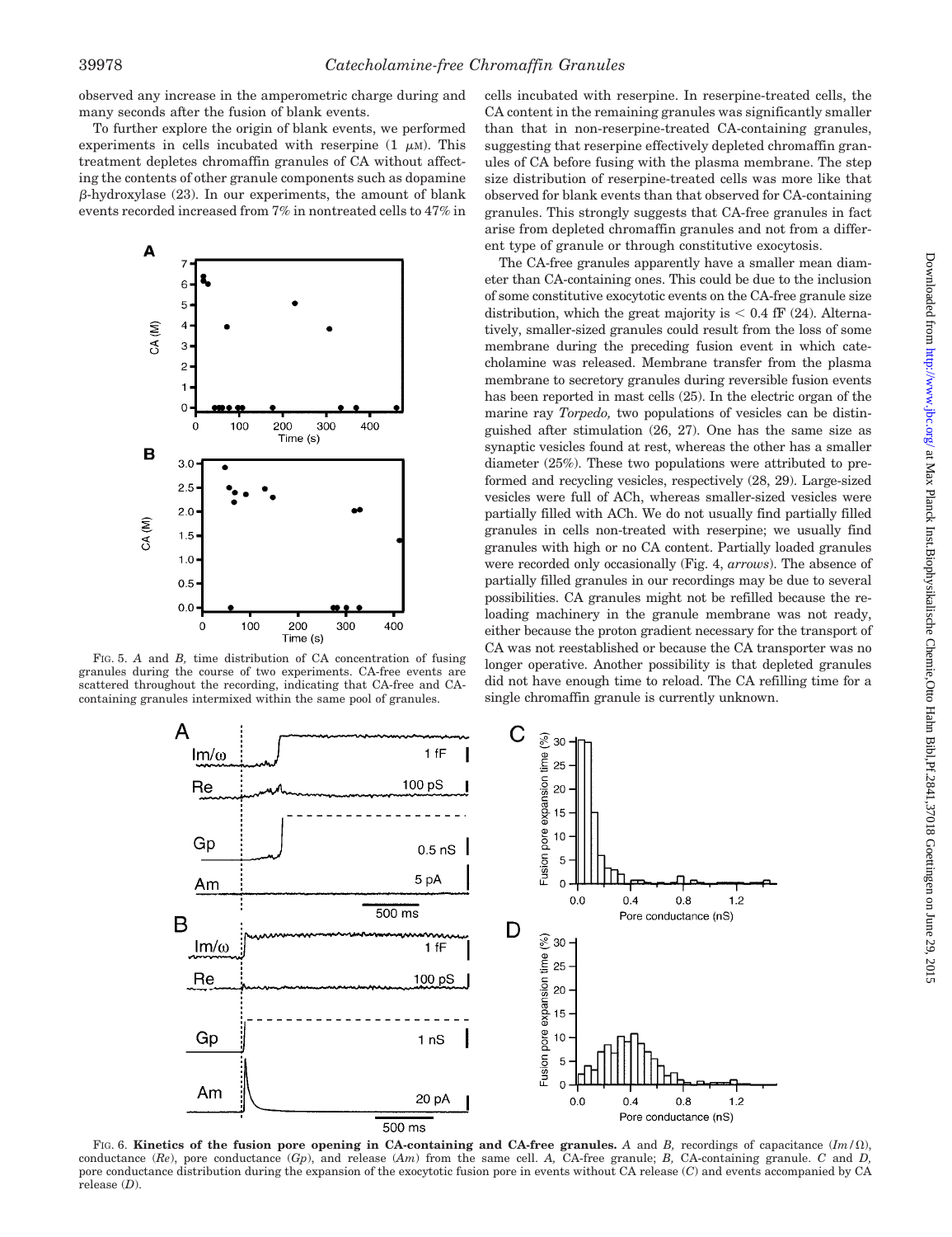In our experiments, irreversible blank events appeared to be randomly intermixed with CA-releasing events along the recording, without a clear distribution preference (Fig. 5). Similar results have been reported in the electric organ of the *Torpedo* (30). This result suggests that CA-free and CA-full granules in chromaffin cells are within the same pool of releasable vesicles, at the same stage in the sequence of events leading to fusion-competent vesicles. It should be noted that during our recordings, no external stimulus was applied, and most fusion events occur spontaneously or after spontaneous action potential firing.

The expansion of exocytotic fusion pores has been studied previously in mast cells (31–33) and horse eosinophils (34). It was found that fusion pore expansion is accelerated by increased cytosolic calcium concentrations (33, 34) and by protein kinase C activation with phorbol ester (35). Accelerated fusion pore expansion leads to a more rapid release; in particular, it leads to a shortened time between the initial opening of the fusion pore and the initiation of rapid release (33). In the experiments described here, we find a marked increase in the delay between fusion pore formation and rapid expansion for CA-free vesicles. The initial fusion pore formation, however, does not appear to be markedly affected, indicating that fusion pores formed independently of the granule contents. However, fusion pore expansion was delayed. CA-free granules remain in a low conductance state for longer periods than do CA-containing granules, although CA-free granules could eventually fully expand the fusion pore. This suggests that the release of CA or the process associated with it, *i.e.* expansion of the granule matrix during exocytosis, could have an important role in hastening fusion pore expansion. This result is in contrast to that reported previously in beige mouse peritoneal mast cells (32), in which inhibition of the granule matrix swelling apparently did not affect the kinetics of fusion pore expansion during exocytosis. However, it should be mentioned that in those experiments, only 90% of granule matrix swelling could be inhibited by a high concentration of histamine chloride (140 mM) in the bath. Additional experiments with complete inhibition of matrix swelling in beige mouse mast cells will be required to clarify the importance of matrix swelling in the kinetics of fusion pore expansion.

Cell membrane capacitance increments not accompanied by a detectable amperometric signal have been described in bovine chromaffin cells (36) and in mast cells (37). These increases in capacitance have been attributed either to the fusion of intracellular vesicles (or organelles) distinct from the specific chromaffin granules or to the fusion of mast cell granules with the plasma membrane. Supporting the hypothesis of nonspecific membrane fusion, changes in capacitance have also been described in cells whose main function is thought to be nonsecretory, such as fibroblasts or Chinese hamster ovary cells (38). However, stepwise membrane capacitance increments unaccompanied by serotonin release could be resolved and unambiguously attributed to the fusion of single secretory granules in peritoneal mast cells from ruby-eye mice (39). These fusion events in mast cells appeared at the beginning of the secretory response. They were attributed to the fusion of granules that had previously discharged their contents into the extracellular medium during transient fusion events (39). This is consistent with the high incidence of capacitance flickers in mast cells from ruby-eye mice.

Flickering of the fusion pore between an open and closed state has been demonstrated with electrophysiological techniques in mast cells (31, 40, 41) and chromaffin cells (11, 13). Such transient fusion events may also occur in synaptic vesicles. Using optical methods, it has been proven that exocytosed vesicles can be directly reformed from the plasma membrane without passing

through the early endosome (10). During transient fusion events, rapid and complete CA release can occur in rat chromaffin cells (11). The existence of exocytosis-coupled endocytosis with full discharge of the granule contents implies the presence of neurotransmitter-depleted vesicles inside the cell. One intriguing possibility is that CA-free granule exocytosis arises from granules that have been depleted of CA through a preceding transient fusion with the plasma membrane and lacked the time or capability to reload the transmitter.

In summary, we have found a population of CA-free granules, with a size that is compatible with that of chromaffin granules, that is competent for fusion. These CA-free granules presumably arise from chromaffin granules that have previously released their contents via a kiss-and-run event and directly return into the pool of releasable vesicles. The fusion pore expansion in these vesicles is significantly slower than that in CA-containing vesicles, thus suggesting that the ion exchange processes with the granular matrix may play a role in the mechanism of fusion pore expansion in chromaffin granules.

*Acknowledgments—*We thank J. L. Romero for technical assistance and Dr. Antonio García for kindly providing reserpine.

#### REFERENCES

- 1. Henkel, A. W., and Almers, W. (1996) *Curr. Opin. Neurobiol.* **6,** 350–357
- 2. Heuser, J. E., and Reese, T. S. (1973) *J. Cell Biol.* **57,** 315–344
- 3. Koenig, J. H., and Ikeda, K. (1996) *J. Cell Biol.* **135,** 797–808
- 4. Cremona, O., and Decamilli, P. (1997) *Curr. Opin. Neurobiol.* **7,** 323–330
- 5. Betz, W. J., and Angleson, J. K. (1998) *Annu. Rev. Physiol.* **60,** 347–363 6. Neher, E. (1998) *Neuron* **20,** 389–399
- 7. Sudhof, T. C. (1995) *Nature* **375,** 645–653
- 8. Turner, K. M., Burgoyne, R. D., and Morgan, A. (1999) *Trends Neurosci.* **22,** 459–464
- 9. Smith, C., and Neher, E. (1997) *J. Cell Biol.* **139,** 885–894
- 10. Murthy, V. N., and Stevens, C. (1998) *Nature* **392,** 497–501
- 11. Alés, E., Tabares, L., Poyato, J. M., Valero, V., Lindau, M., and Alvarez de Toledo, G. (1999) *Nat. Cell Biol.* **1,** 40–44
- 12. Parsons, T. D., Coorssen, J. R., Horstmann, H., and Almers, W. (1995) *Neuron* **15,** 1085–1096
- 13. Albillos, A., Dernick, G., Horstmann, H., Almers, W., Alvarez de Toledo, G., and Lindau, M. (1997) *Nature* **389,** 509–512
- 14. Chow, R. H., and Rüden, L. V. (1995) in *Single-channel Recording* (Sakmann,
- B., and Neher, E., eds), pp. 245–272, Plenum Press, New York/London 15. Neher, E., and Marty, A. (1982) *Proc. Natl. Acad. Sci. U. S. A.* **79,** 6712–6716
- 
- 16. Lollike, K., Borregaard, N., and Lindau, M. (1995) *J. Cell Biol.* **129,** 99–104 17. Breckenridge, L. J., and Almers, W. (1987) *Nature* **328,** 814–817
- 18. Alvarez de Toledo, G., and Fernandez, J. M. (1988) *J. Gen. Physiol.* **43,** (suppl.)
- 333–344 19. Hille, B. (1992) *Ionic Channels of Excitable Membranes*, 2nd Ed., p. 296,
- Sinauer Associates Inc., Sunderland, MA
- 20. Schubbert, D., and Klier, F. G. (1977) *Proc. Natl. Acad. Sci. U. S. A.* **74,** 5184–5188
- 21. Bauerfeind, R., Regniervigouroux, A., Flatmark, T., and Huttner, W. B. (1993) *Neuron* **11,** 105–121
- 22. Cliftogrady, L., Desnos, C., Lichtenstein, Y., Faundez, V., Horng, J. T., and Kelly, R. B. (1998) *Methods Enzymol.* **16,** 150–159
- 23. Dixon, W. R., Garcı´a, A. G., and Kirpekar, S. M. (1975) *J. Physiol.* **244,** 805–824
- 24. Henkel, A. W., Meiri, H., Horstmann, H., Lindau, M., and Almers, W. (2000) *EMBO J.* **19,** 84–93
- 25. Monck, J., Alvarez de Toledo, G., and Fernandez, J. M. (1990) *Proc. Natl. Acad. Sci. U. S. A.* **87,** 7804–7808
- 26. Zimmermann, H., and Denston, D. R. (1977) *Neuroscience* **2,** 715–730
- 27. Zimmermann, H., and Denston, D. R. (1977) *Neuroscience* **2,** 695–714
- 28. Van der Kloot, W., and Molgo, J. (1994) *Physiol. Rev.* **74,** 899–991
- 
- 29. Williams, J. (1997) *Neuron* **18,** 683–686 30. Searl, T., Prior, C., and Marshall, I. G. (1991) *J. Physiol.* **444,** 99–116
- 31. Spruce, A. E., Breckenridge, L. J., Lee, A. K., and Almers, W. (1990) *Neuron* **4,** 643–654
- 32. Monck, J., Oberhauser, A., Alvarez de Toledo, G., and Fernandez, J. (1991) *Biophys. J.* **59,** 39–47
- 33. Fernandez-Chacon, R., and Alvarez de Toledo, G. (1995) *FEBS Lett.* **363,** 221–225
- 34. Hartmann, J., and Lindau, M. (1995) *FEBS Lett.* **363,** 217–20
- 35. Scepek, S., Coorssen, J. R., and Lindau, M. (1998) *EMBO J.* **17,** 4340–4345
- 36. Xu, T., Binz, T., Niemann, H., and Neher, E. (1998) *Nat. Neurosci.* **1,** 192–200
- 37. Oberhauser, A. F., Robinson, I. M., and Fernandez, J. M. (1996) *Biophys. J.* **71,** 1131–1139
- 38. Coorssen, J. R., Schmitt, H., and Almers, W. (1996) *EMBO J.* **15,** 3787–3791 39. Oberhauser, A., and Fernandez, J. M. (1996) *Proc. Natl. Acad. Sci. U. S. A.* **93,**
- 14349–14354 40. Fernandez, J. M., Neher, E., and Gomperts, B. D. (1984) *Nature* **312,** 453–455
- 41. Alvarez de Toledo, G., Fernandez-Chacón, R., and Fernandez, J. M. (1993)
	- *Nature* **363,** 554–558

Downloaded from http://www.jbc.org/ at Max Planck Inst.Biophysikalische Chemie,Otto Hahn Bibl,Pf.2841,37018 Goettingen on June 29, 2015 Downloaded from <http://www.jbc.org/> at Max Planck Inst.Biophysikalische Chemie,Otto Hahn Bibl,Pf.2841,37018 Goettingen on June 29, 2015